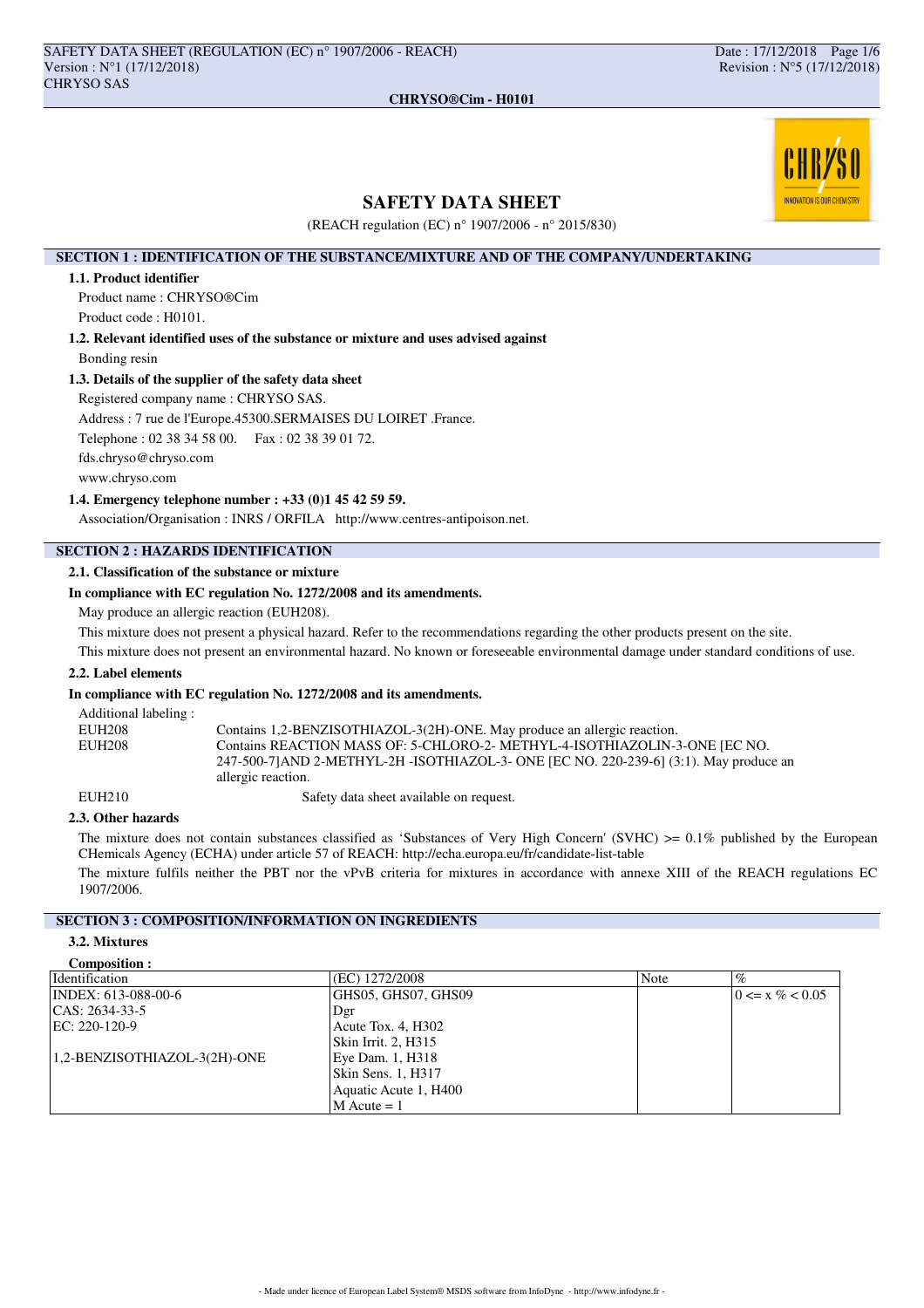### **CHRYSO®Cim - H0101**

| INDEX: 613-167-00-5                   | GHS06, GHS05, GHS09     | $0 \le x \% < 0.01$ |
|---------------------------------------|-------------------------|---------------------|
| $ CAS: 55965-84-9$                    | Dgr                     |                     |
|                                       | Acute Tox. 3, H331      |                     |
| <b>REACTION MASS OF: 5-CHLORO-2-</b>  | Acute Tox. 3, H311      |                     |
| METHYL-4-ISOTHIAZOLIN-3-ONE JEC NO.   | Acute Tox. 3, H301      |                     |
| 247-500-71AND 2-METHYL-2H             | Skin Corr. 1B, H314     |                     |
| -ISOTHIAZOL-3- ONE [EC NO. 220-239-6] | Skin Sens. 1, H317      |                     |
| (3:1)                                 | Aquatic Acute 1, H400   |                     |
|                                       | $M$ Acute = 1           |                     |
|                                       | Aquatic Chronic 1, H410 |                     |
|                                       | $M$ Chronic = 1         |                     |

(Full text of H-phrases: see section 16)

## **SECTION 4 : FIRST AID MEASURES**

As a general rule, in case of doubt or if symptoms persist, always call a doctor.

NEVER induce swallowing by an unconscious person.

### **4.1. Description of first aid measures**

### **In the event of exposure by inhalation :**

In the event of an allergic reaction, seek medical attention.

### **In the event of splashes or contact with skin :**

In the event of an allergic reaction, seek medical attention.

### **In the event of swallowing :**

Seek medical attention, showing the label.

### **4.2. Most important symptoms and effects, both acute and delayed**

No data available.

### **4.3. Indication of any immediate medical attention and special treatment needed**

No data available.

# **SECTION 5 : FIREFIGHTING MEASURES**

Non-flammable.

# **5.1. Extinguishing media**

No data available.

### **5.2. Special hazards arising from the substance or mixture**

A fire will often produce a thick black smoke. Exposure to decomposition products may be hazardous to health.

Do not breathe in smoke.

In the event of a fire, the following may be formed :

- carbon monoxide (CO)

- carbon dioxide (CO2)

### **5.3. Advice for firefighters**

No data available.

### **SECTION 6 : ACCIDENTAL RELEASE MEASURES**

### **6.1. Personal precautions, protective equipment and emergency procedures**

Consult the safety measures listed under headings 7 and 8.

### **For first aid worker**

First aid workers will be equipped with suitable personal protective equipment (See section 8).

### **6.2. Environmental precautions**

Contain and control the leaks or spills with non-combustible absorbent materials such as sand, earth, vermiculite, diatomaceous earth in drums for waste disposal.

Prevent any material from entering drains or waterways.

### **6.3. Methods and material for containment and cleaning up**

Clean preferably with a detergent, do not use solvents.

### **6.4. Reference to other sections**

No data available.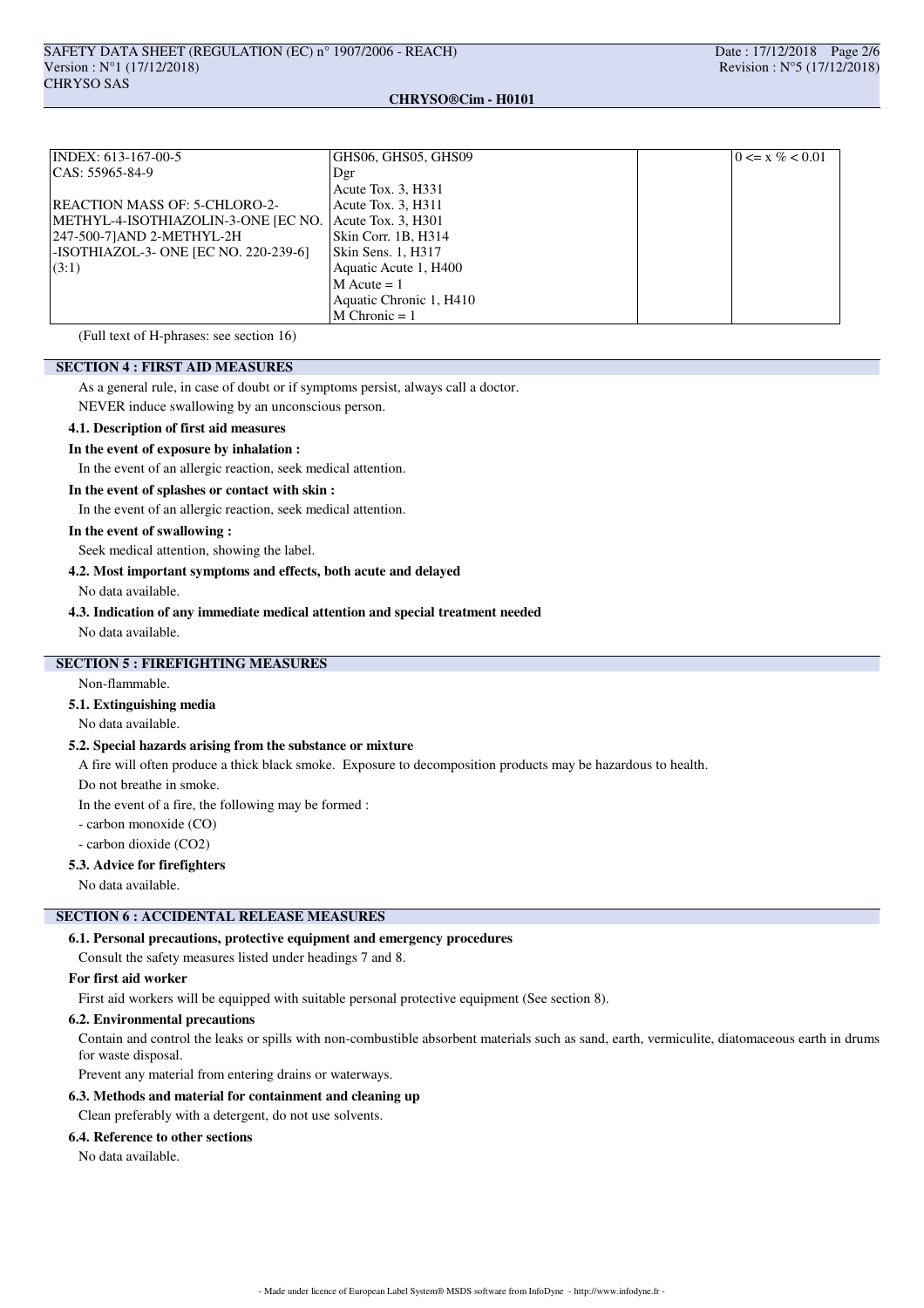### **SECTION 7 : HANDLING AND STORAGE**

Requirements relating to storage premises apply to all facilities where the mixture is handled.

### **7.1. Precautions for safe handling**

Always wash hands after handling.

Remove and wash contaminated clothing before re-using.

### **Fire prevention :**

Prevent access by unauthorised personnel.

### **Recommended equipment and procedures :**

For personal protection, see section 8.

Observe precautions stated on label and also industrial safety regulations.

### **Prohibited equipment and procedures :**

No smoking, eating or drinking in areas where the mixture is used.

### **7.2. Conditions for safe storage, including any incompatibilities**

No data available.

### **Packaging**

Always keep in packaging made of an identical material to the original.

### **7.3. Specific end use(s)**

No data available.

### **SECTION 8 : EXPOSURE CONTROLS/PERSONAL PROTECTION**

**8.1. Control parameters**

No data available.

### **8.2. Exposure controls**

### **Personal protection measures, such as personal protective equipment**

Pictogram(s) indicating the obligation of wearing personal protective equipment (PPE) :



Use personal protective equipment that is clean and has been properly maintained.

Store personal protective equipment in a clean place, away from the work area.

Never eat, drink or smoke during use. Remove and wash contaminated clothing before re-using. Ensure that there is adequate ventilation, especially in confined areas.

# **- Eye / face protection**

Avoid contact with eyes.

Use eye protectors designed to protect against liquid splashes

Before handling, wear safety goggles in accordance with standard EN166.

### **- Hand protection**

Wear suitable protective gloves in the event of prolonged or repeated skin contact.

Use suitable protective gloves that are resistant to chemical agents in accordance with standard EN374.

Gloves must be selected according to the application and duration of use at the workstation.

Protective gloves need to be selected according to their suitability for the workstation in question : other chemical products that may be handled, necessary physical protections (cutting, pricking, heat protection), level of dexterity required.

### Type of gloves recommended :

- Natural latex

- Nitrile rubber (butadiene-acrylonitrile copolymer rubber (NBR))
- PVC (polyvinyl chloride)
- Butyl Rubber (Isobutylene-isoprene copolymer)
- Recommended properties :
- Impervious gloves in accordance with standard EN374

### **- Body protection**

Work clothing worn by personnel shall be laundered regularly.

After contact with the product, all parts of the body that have been soiled must be washed.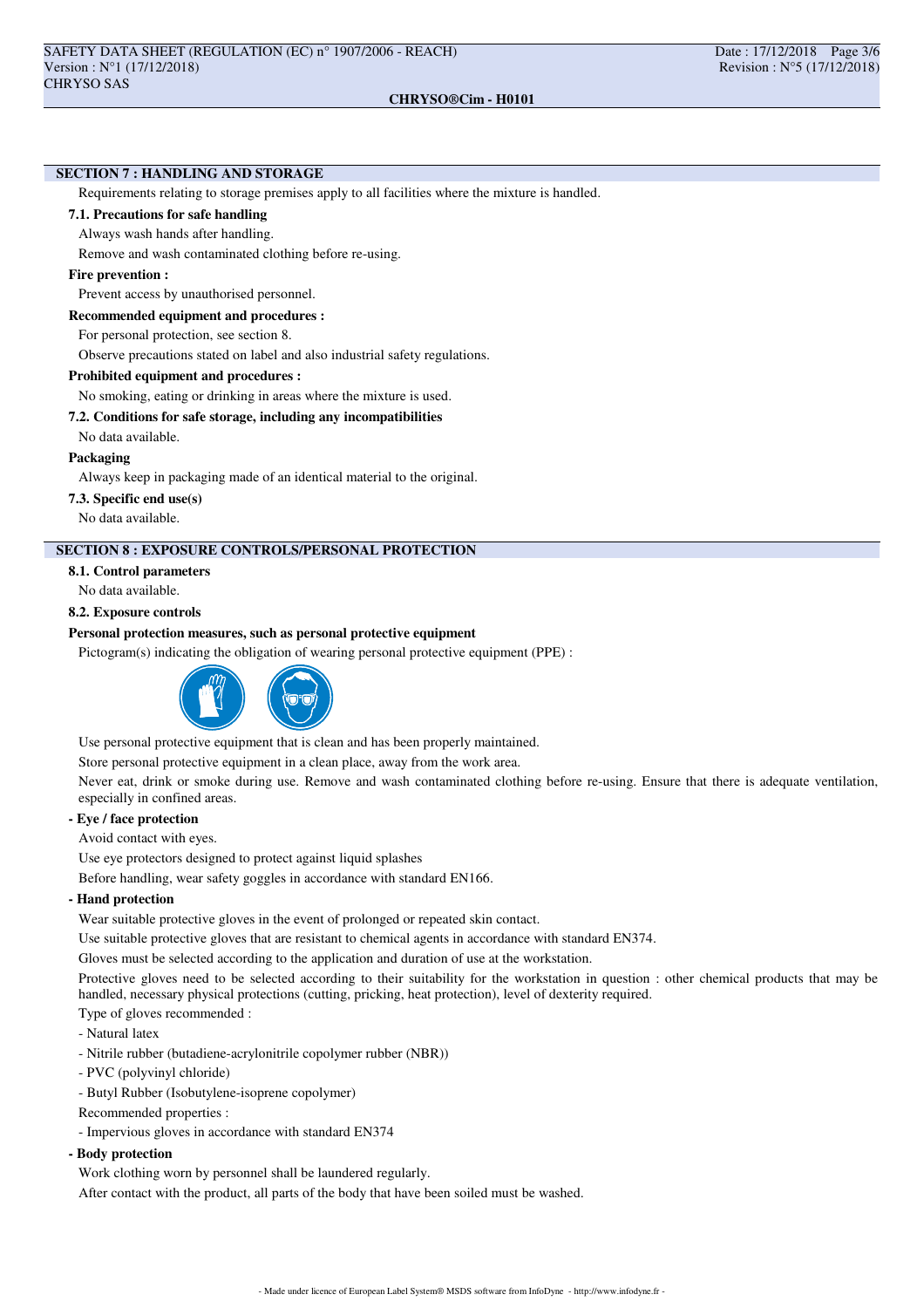# **SECTION 9 : PHYSICAL AND CHEMICAL PROPERTIES 9.1. Information on basic physical and chemical properties General information :** Physical state : Fluid liquid. Odour : Characteristic Colour : White **Important health, safety and environmental information**  $pH$  :  $10.00$ . Slightly basic. Boiling point/boiling range : Not relevant. Flash point interval : Not relevant. Vapour pressure (50°C) : Not relevant. Density :  $= 1$ Water solubility : Soluble. Melting point/melting range : Not relevant. Self-ignition temperature : Not relevant. Decomposition point/decomposition range : Not relevant. **9.2. Other information**

No data available.

# **SECTION 10 : STABILITY AND REACTIVITY**

### **10.1. Reactivity**

No data available.

### **10.2. Chemical stability**

This mixture is stable under the recommended handling and storage conditions in section 7.

### **10.3. Possibility of hazardous reactions**

No data available.

# **10.4. Conditions to avoid**

- Avoid :
- frost

# **10.5. Incompatible materials**

No data available.

# **10.6. Hazardous decomposition products**

The thermal decomposition may release/form :

- carbon monoxide (CO)

- carbon dioxide (CO2)

# **SECTION 11 : TOXICOLOGICAL INFORMATION**

# **11.1. Information on toxicological effects**

### No data available.

# **11.1.1. Substances**

No toxicological data available for the substances.

### **11.1.2. Mixture**

### **Respiratory or skin sensitisation :**

Contains at least one sensitising substance. May cause an allergic reaction.

# **SECTION 12 : ECOLOGICAL INFORMATION**

# **12.1. Toxicity**

# **12.1.2. Mixtures**

No aquatic toxicity data available for the mixture.

### **12.2. Persistence and degradability**

No data available.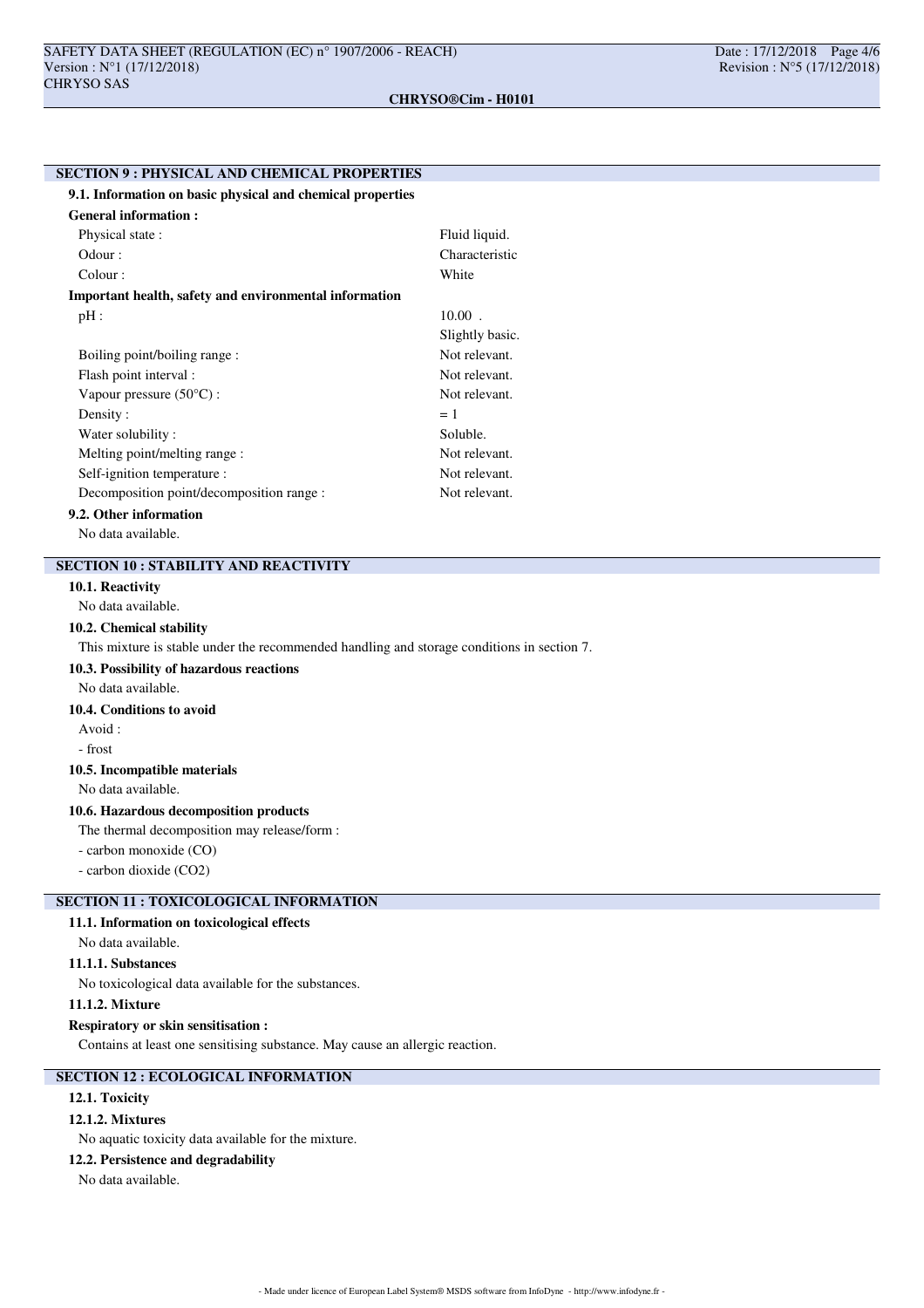### **CHRYSO®Cim - H0101**

### **12.3. Bioaccumulative potential**

No data available.

### **12.4. Mobility in soil**

No data available.

### **12.5. Results of PBT and vPvB assessment**

No data available.

### **12.6. Other adverse effects**

No data available.

# **SECTION 13 : DISPOSAL CONSIDERATIONS**

Proper waste management of the mixture and/or its container must be determined in accordance with Directive 2008/98/EC.

### **13.1. Waste treatment methods**

Do not pour into drains or waterways.

### **Waste :**

Waste management is carried out without endangering human health, without harming the environment and, in particular without risk to water, air, soil, plants or animals.

Recycle or dispose of waste in compliance with current legislation, preferably via a certified collector or company.

Do not contaminate the ground or water with waste, do not dispose of waste into the environment.

### **Soiled packaging :**

Empty container completely. Keep label(s) on container. Give to a certified disposal contractor.

## **SECTION 14 : TRANSPORT INFORMATION**

Exempt from transport classification and labelling.

# **14.1. UN number**

### **14.2. UN proper shipping name**

### **14.3. Transport hazard class(es)**

-

-

-

**14.4. Packing group**

- -
- **14.5. Environmental hazards**

# -

-

**14.6. Special precautions for user**

# **SECTION 15 : REGULATORY INFORMATION**

### **15.1. Safety, health and environmental regulations/legislation specific for the substance or mixture**

### **- Classification and labelling information included in section 2:**

The following regulations have been used:

- EU Regulation No. 1272/2008 amended by EU Regulation No. 2018/669 (ATP 11)
- **Container information:** No data available.
- **Particular provisions :**

No data available.

**15.2. Chemical safety assessment**

No data available.